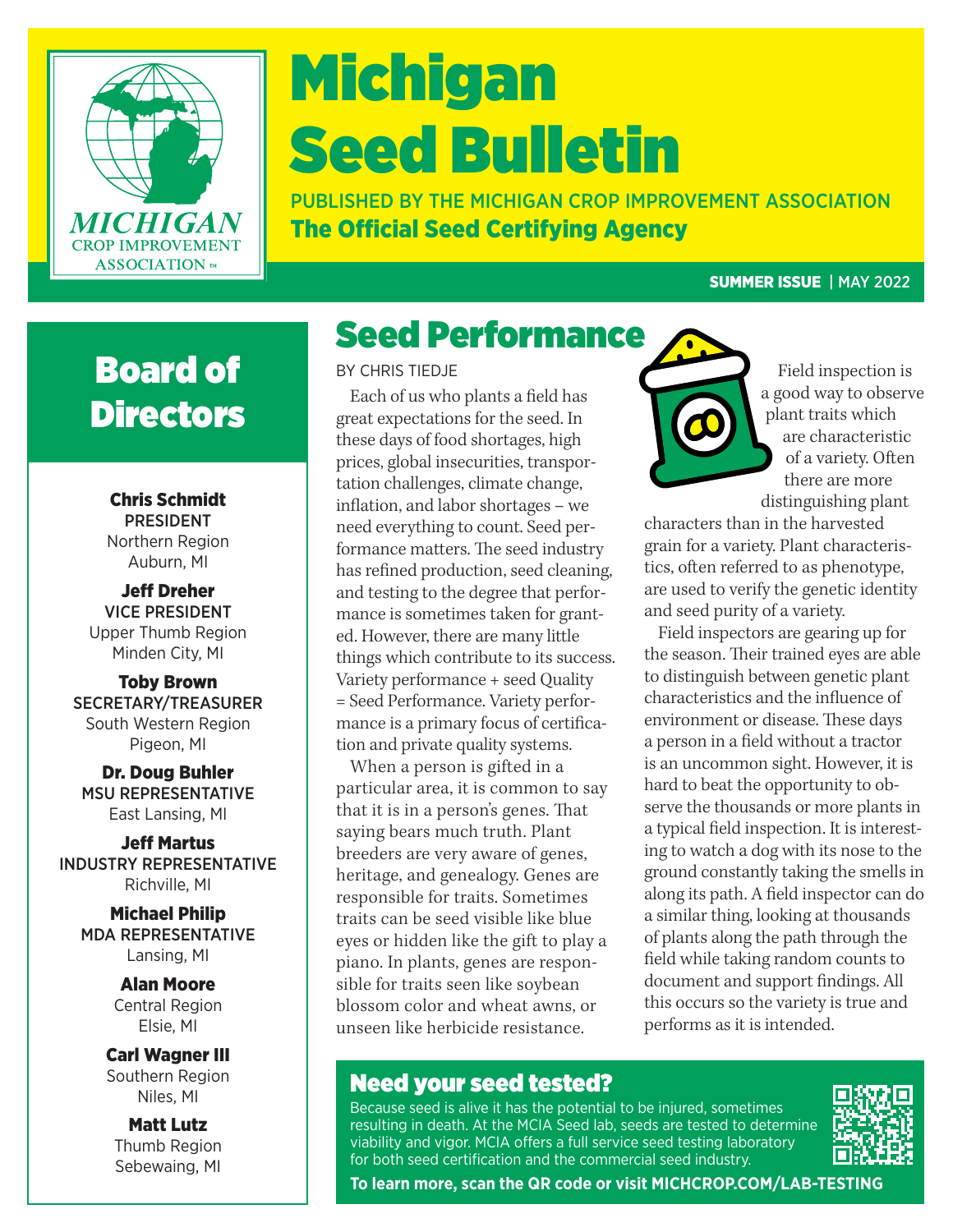### The President's Post

#### BY CHRIS SCHMIDT, MCIA PRESIDENT



Has it been an extremely long winter or is it just that I'm getting older every year and tire more

quickly of cold and snow? I'm just done with Carhartts, muck boots and being cold all the time.

As I write this from my home office in Auburn it's the first week of May, but you'll be reading this weeks from now and spring will be essentially in the rear view mirror. Hopefully you've all had a great 2022 spring planting season or are at least looking at the finish line from the tractor seat.

I want to talk with all of you readers of the quarterly newsletter about something that doesn't get much attention but affects every one of us seed growers/processors - that being the organization that goes by the name of the Association Of Seed Certifying Agencies (AOSCA). AOSCA operates in the background and is seldom noticed unless you read the fine print at the bottom of the blue certified seed tag where you'll notice that Michigan Crop Improvement is a member of AOSCA.

AOSCA was established in 1919 and is a federation of seed certifying agencies across the United States as well as Canada, Argentina, Brazil, Chile, Australia, New Zealand and South Africa. The mission of AOSCA is to promote and facilitate the movement of seed in local, national and international markets through the coordinated efforts of official seed certification agencies acting to evaluate, document, and verify that a seed meets certain accepted standards.

OK… but how does that affect us growers in Michigan? Well, to begin with, it assures each of us that MCIA is operating within an established set of guidelines that applies not only to Michigan but to every other agency from east coast to west coast and to other countries beyond. What it does is it allows me (and all of you) to bring seed in from Idaho or Washington, as an example, and I'm assured that the seed that I receive from these western states has met the same stringent testing requirements as if the seed had been produced right here in Michigan. It evens the playing field, making certain that each state is adhering to the same set of standards/rules. This is hugely important because imagine, if every state were making up their own rules and none of it looked familiar

to us here in Michigan. It'd be chaos worse than Washington DC!! Gasp.

Bringing this a little closer to home, there are 4 annual regional AOSCA meetings and one national meeting every year. Jim and Chris both recently attended the northern regional meeting in April held in Fayette, Indiana. We can be assured that our Michigan voices/concerns/inputs/directions are being heard in this arena with experienced representation like this.

So, if any of you have a question why it is the way it is, we have highly qualified people at the state level that can field your questions and an equally qualified staff at the national level that can get answers for you.

As we all shift our attention to the upcoming wheat harvest, please remember that MCIA is our association there to help and serve us. And at the same time, we all have a responsibility to make sure we're meeting the standards set forth by AOSCA and making Michigan certified seed the preferred choice for all of the growers in the Great Lakes region. Be safe out there and enjoy the brief but excellent Michigan summer.

 $\sqrt{c}$ 

#### Thomas Siler Joins MCIA Staff

On May 16, 2022 Thomas Siler joined the MCIA Staff in the newly created position of Seed Production Quality Manager. Thomas will be managing field inspections for all crops but specializing in seed corn. Thomas earned his bachelor's degree from Michigan State University in



*Thomas Siler*

Merrill, Michigan where he developed a passion for agriculture by helping

Crop and Soil Science and recently received his master's degree, also, in Crop an Soil Science. Thomas grew up on a small farm in

his father and grandfather on their farms. His experience in agriculture and understanding of current trends in the industry has prepared him well for his new role. Thomas currently resides in St. Johns, Michigan with his wife Renae and is planning to start a family. We are excited to have Thomas join the MCIA team! If you are in the area stop by the office and say "Hi" to Thomas.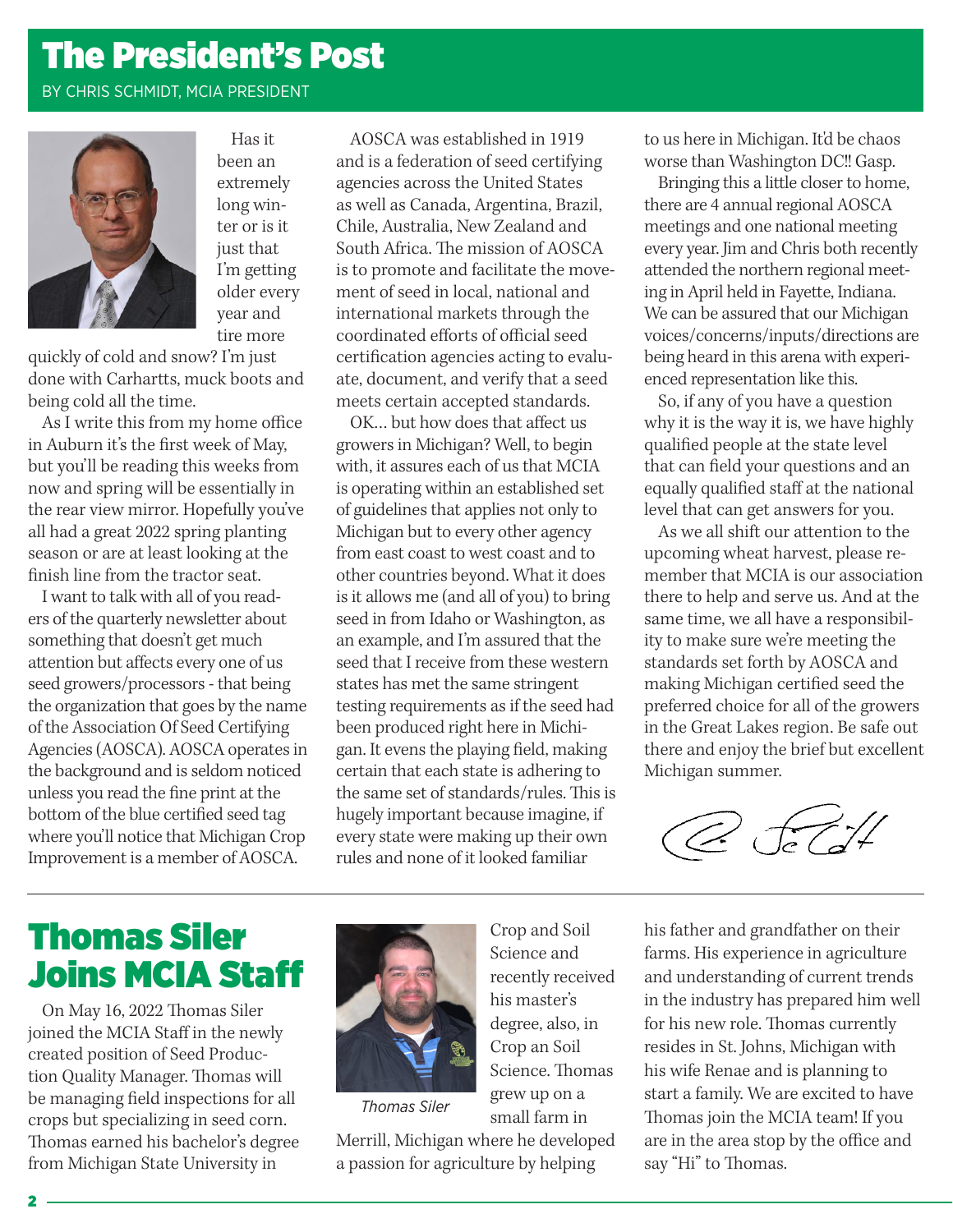### Manager's Minute

BY C. JAMES PALMER, MCIA MANAGER



After two years without having an in person MCIA Annual Meeting, we finally got back to "normal" on March 8th with the 2021/2022 MCIA Annual Membership Meeting being held in Bath, Michigan. It was refreshing to be back to an in-person setting with live interaction and non-"virtual presentations".

Also, earlier this year, Chris and I attended the regional AOSCA meeting held in Fayette, Indiana. This was the first time the yearly meeting had been held in person since Michigan hosted it in 2019. Again, it was

great to see some of the people in the industry in person and discuss the "hot topics" in agriculture.

These types of activities are essential to building key relationships which are the bedrock of a successful organization. The meeting felt "normal". Much of the discussion at the AOSCA meeting surrounded labor shortages, supply concerns, inflation and even the war in the Ukraine. Just when we thought life was returning to "normal" we are reminded that returning to "normal" may not be achievable. We all know the world changes fast and whether perceived as good or bad, what was once considered "normal" we find quickly changes to something else. I have completely adjusted my view and now believe "normal" is akin to a unicorn, something often sought after but actually just mythical.

As we make our way through the new mine fields which have surfaced over the past months, it would be easy to get distracted by all the turmoil, but at MCIA, we have chosen to focus on things we can control which help us provide the best quality products and services to all our customers. Continually reviewing and streamlining our policies and procedures in the lab, updating equipment to stay on top of technological advancements in the seed plant and adding new team members to improve the timeliness and service of our field inspection staff are a few of the areas we continue to make a priority. So, while we may never return to "normal", we will be keeping our eye on the things we can do to help your business function as close to "normal" as possible.

#### New Directors Join MCIA Board, Officers Elected

At the 2021/2022 MCIA Annual Membership Meeting, Matt Lutz was elected as the representative for the Thumb Region. Chris Schmidt was re-elected to the Northern Region. Jeff Martus, from Star of the West Milling, was appointed to the Industry Representative position vacated by Paul Varner. New officers were also elected at the meeting. Chris Schmidt will retain the President position, Jeff Dreher was elected as the Vice President and Toby Brown will remain the Secretary/Treasurer. Congratulations goes out to the elected officers and newly elected/ appointed board members.

#### Paul Varner Steps Down from Industry Representative Position

After a long and prosperous career in the seed Industry, Paul Varner finally decided to retire so he can travel and spend more time with his wife and family. This also means Paul has stepped down from the MCIA Board as the "Industry Representative" a position which he held for over 17 years. Paul has been an excellent Board Member, a reliable resource, and a great friend of the Certified Seed Industry. Paul always provided sound guidance and will be greatly missed by our Association. On behalf of the Michigan Crop Improvement Staff, Membership and Directors, best wishes on a long and happy retirement!

## Fun Fact

**Corn Flakes were invented by the Kellogg brothers in Battle Creek, MI in the year 1898. The flakes were created somewhat by** 

**accident. According to company history, it was one night in 1898 when a batch of wheat-based cereal dough was accidentally left out for an extended time, causing it to ferment. When rolled out into thin sheets, the slightly moldy dough produced perfect large, thin flakes that became crispy and tasty in the oven. Over the next several years, William Kellogg kept experimenting with the recipe, and figured out that corn, rather than wheat, produced even crunchier, crispier flakes.**